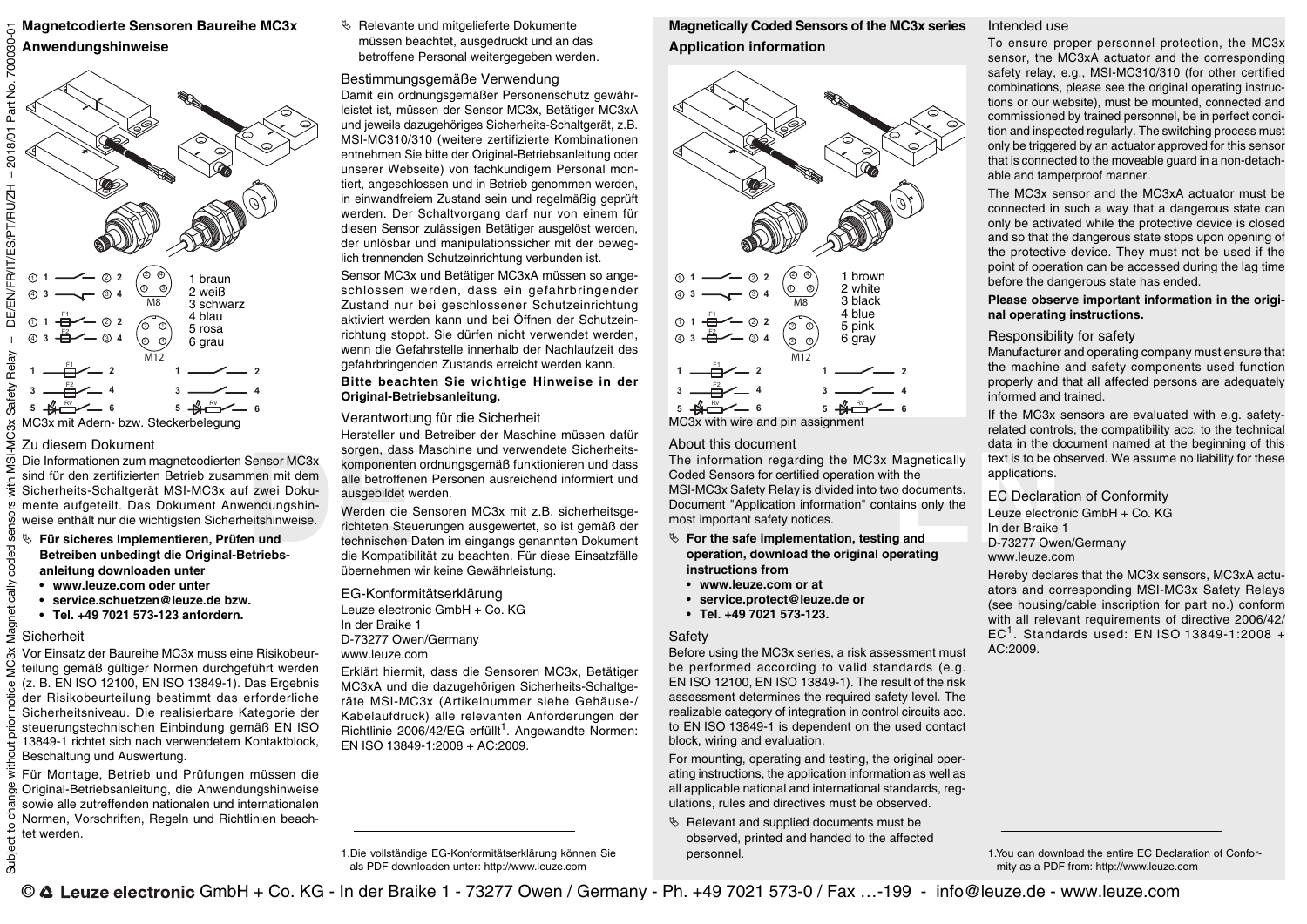**Sensori magnetici codificati serie MC3x Istruzioni per l'applicazione**



MC3x con assegnazione dei conduttori o occupazione dei pin

#### Informazioni sul documento

Le informazioni sul sensore magnetico codificato MC3x per il funzionamento certificato insieme al modulo di sicurezza MSI-MC3x sono suddivise su due documenti. Il documento Istruzioni per l'applicazione contiene solo le note di sicurezza più importanti.

- **Per l'implementazione, il controllo ed il funzionamento sicuri è necessario scaricare il manuale di istruzioni originale da**
	- **www.leuze.com o**
	- **service.protect@leuze.de, oppure di richiederlo telefonicamente**
	- **al numero +49 7021 573-123.**

#### **Sicurezza**

5

**JC3x Magnetically coded** 

Զ

Subject

Prima di utilizzare la serie MC3x è necessario eseguire una valutazione dei rischi secondo le norme valide (ad esempio EN ISO 12100, EN ISO 13849-1). Il risultato della valutazione dei rischi determina il livello di sicurezza necessario. La categoria realizzabile dell'integrazione nei circuiti di controllo secondo la EN ISO 13849-1 dipende dal blocco contatti utilizzato, dal cablaggio e dalla valutazione.

Per il montaggio, il funzionamento ed i controlli è necessario osservare il manuale di istruzioni originale, le istruzioni per l'applicazione, nonché rispettare tutte le norme, disposizioni, regole e direttive nazionali ed internazionali pertinenti.

 I documenti pertinenti acclusi devono essere rispettati, stampati e consegnati al personale interessato.

## Uso previsto

Per garantire la corretta protezione di persone, il sensore MC3x, l'attuatore MC3xA ed il relativo modulo di sicurezza, per es. MSI-MC310/310 corrispondente (per ulteriori combinazioni certificate consultare il manuale di istruzioni originale o il nostro sito internet), devono essere montati, collegati e rispettivamente messi in servizio da personale qualificato e devono essere in uno stato perfetto e controllati regolarmente. La commutazione deve essere attivata solo da un attuatore approvato per questo sensore collegato con il riparo mobile in modo inseparabile ed a prova di manipolazione.

Il sensore MC3x e l'attuatore MC3xA devono essere collegati in modo che uno stato di pericolo possa essere attivato solo con dispositivo di protezione chiuso e che si arresti all'apertura del dispositivo di protezione. Non devono essere utilizzati se il punto pericoloso può essere raggiunto entro il tempo di arresto per inerzia dello stato di pericolo.

## **Si prega di rispettare le informazioni importanti riportate nel manuale di istruzioni originale.**

## Responsabilità per la sicurezza

Il costruttore ed il proprietario della macchina devono assicurare che la macchina e i componenti di sicurezza utilizzati funzionino correttamente e che tutte le persone interessate siano informate ed addestrate sufficientemente.

**IT ZH** Nel caso in cui i sensori MC3x vengano analizzati per es. con dispositivi di comando di sicurezza, bisogna rispettare la compatibilità conformemente ai dati tecnici del documento menzionato all'inizio. Non si assume alcuna responsabilità o garanzia per questi casi applicativi.

Dichiarazione di conformità CE Leuze electronic GmbH + Co. KG In der Braike 1 D-73277 Owen/Germany www.leuze.com

Dichiara con la presente che i sensori MC3x, gli attuatori MC3xA e i rispettivi moduli di sicurezza MSI-MC3x (codice articolo vedere iscrizione sulla custodia/sul cavo) soddisfano tutti i requisiti rilevanti previsti dalla direttiva 2006/42/CE<sup>1</sup>. Norme applicate: EN ISO 13849-1:2008 + AC:2009.

1.La dichiarazione di conformità CE completa può essere scaricata in formato PDF da: http://www.leuze.com

# 磁性编码传感器系列 MC3x 使用指导



## 文件说明

磁性编码传感器 MC3x 和安全控制器 MSI-MC3x 的资 料信息共分为两个文件,用于经过认证的运行。其中使 用指导仅包含最重要的安全注意事项。

- % 为了执行安全安装、检查和运行,务必下载原版 操作说明书, 网址:
	- www.leuze.com, 或发邮件至
	- service.protect@leuze.de 或拨打电话
	- +49 7021 573-123 索取该文件。

## 安全

在使用 MC3x 系列之前必须根据现行标准 (例如 EN ISO 12100 . EN ISO 13849-1) 进行一次风险评 估。必需达到的安全等级由风险评估的结果决定。根据 EN ISO 13849-1 控制电路整合的可实现类型取决于所 使用的接线端子,布线和评估。

必须遵守原版操作说明书、使用指导以及相关的所在国 和国际的标准、规定、条例和指令实施安装、运行和检 杳。

 ⺕䦇␂䤓揜⯦㔏㦾㠖ↅ㓢◿⚝⒕♠全㦘␂ⅉ⛧♑ 劒ᇭ

## 按照规定使用

为了确保正常的人员保护功能, 传感器 MC3x、操作钥匙 MC3xA 和各自所属的安全继电器 (例如 MSI-MC310/ 310,其他经过认证的组合请参阅原版操作说明书或我们 的网站)必须由专业人员安装、连接和调试,使设备进入 完善状态并定期进行检查。传感器的开关操作必须由允 许配套使用的操作钥匙触发,钥匙必须与活动式隔离防 护装置保持连接。必须采取保护措施,防止意外钥匙被意 外拆下或操作。

 $\overline{W}$ 须确保传感器 MC3x 和操作钥匙 MC3xA 连接正确 即只有在保护装置关闭的情况下才能激活危险状态,保 护装置打开时危险状态立即终止。如果在危险状态的延 迟时间内仍然可能到达危险位置,则不得使用以上装 函ᇭ

请注意原版操作说明书中的重要提示。

# 安全责任

机器制造商和运营商必须确保机器和安装的安全组件 正常运行,所有工作人员均获得专业指导和培训。 如果采用安全控制系统控制传感器 MC3x,则必须根据 以上所提文件中的技术数据检查和确定设备的兼容性。 本公司对这种使用情况不承担责任。

## 欧盟符合性声明

Leuze electronic GmbH + Co. KG In der Braike 1 D-73277 Owen/Germany www.leuze.com

在此特做以下声明: 传感器 MC3x、操作钥匙 MC3xA 和配套的安全控制器 MSI-MC3x (部件号请参阅箱体或 电缆上的标记) 符合 2006/42/EC 指令的所有相关要求  $1<sub>o</sub>$  采用的标准:EN ISO 13849-1:2008 + AC:2009。



<sup>1.</sup>您可以在本公司网站 http://www.leuze.com 上下载欧盟 符合性声明的 PDF 文件。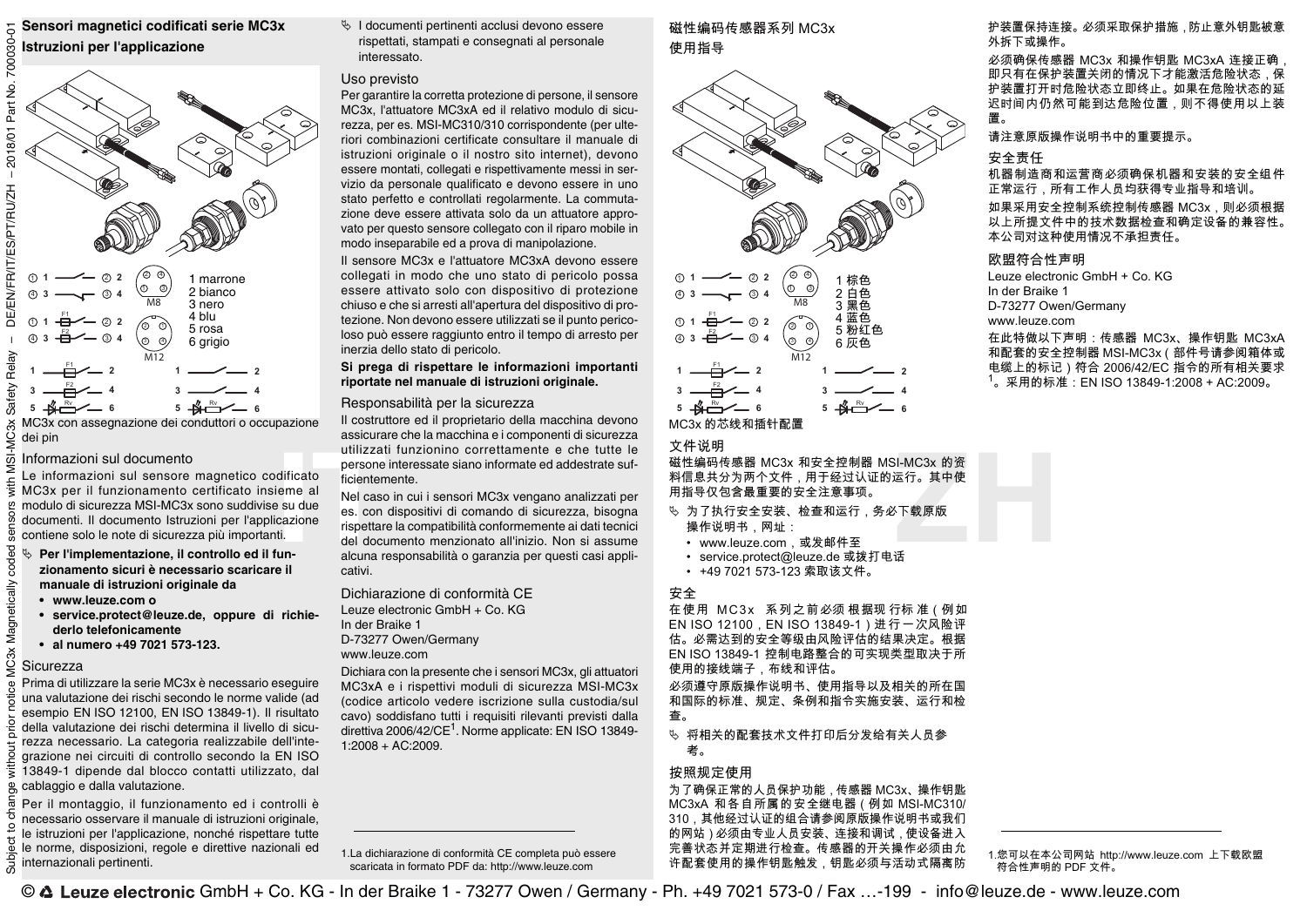# **Sensores magnéticos serie MC3x**



MC3x con asignación de hilos o ocupación de conectores

#### Acerca de este documento

El rapidade mediante parse de que<br>
el módulo de todas las per<br>
el módulo de todas las per<br>
espuridades de seguridades de seguridades de seguridades de seguridad<br>
espuridades de seguridades de seguridades de seguridades de La información sobre el sensor magnético MC3x para el funcionamiento certificado junto con el módulo de seguridad MSI-MC3x está distribuida en dos documentos. El documento "Instrucciones de uso" contiene únicamente las principales consignas de seguridad.

- **Para la implementación, la verificación y el uso seguros es indispensable descargar las instrucciones originales de uso de la dirección**
	- **www.leuze.com o pedirlo en**
	- **service.protect@leuze.de o en el**
	- **tel. +49 7021 573-123.**

## Seguridad

ក

**IC3x Magnetically coded** 

 $\frac{0}{D}$ 

Antes de poner en funcionamiento la serie MC3x debe realizarse una valoración de los riesgos conforme a la normativa vigente (p. ej. EN ISO 12100, EN ISO 13849-1). El resultado del análisis de riesgos determina el nivel de seguridad necesario. La categoría que puede implementarse para la integración en un sistema de control según EN ISO 13849-1 se rige según el bloque de contactos utilizado, el cableado y la evaluación.

Para el montaje, el funcionamiento y las comprobaciones deben observarse estas instrucciones de uso y todas las normas, prescripciones, reglas y directivas nacionales e internacionales pertinentes.

Igualmente deberá tenerse en cuenta la documentación relevante incluida en el suministro, imprimiéndola y entregándola al personal involucrado.

## Uso conforme

Para garantizar la debida protección de las personas, el sensor MC3x, el actuador MC3xA y el correspondiente módulo de seguridad, p. ej. MSI-MC310/310 (encontrará otras combinaciones certificadas en las instrucciones originales de uso o en nuestra página web), deberán ser montados, conectados y puestos en marcha por personal especializado, así como encontrarse en perfecto estado y someterse a revisiones periódicas. La operación de conmutación debe ser activada únicamente por un actuador válido para este sensor, y dicho actuador deberá estar conectado con el resguardo móvil de forma fija y a prueba de manipulaciones.

El sensor MC3x y el actuador MC3xA deben conectarse de tal forma que un estado peligroso sólo pueda activarse cuando está cerrado el dispositivo de protección, y que dicho estado se pare al abrir el dispositivo de protección. No se deben utilizar cuando se pueda llegar al punto peligroso antes de que haya transcurrido el tiempo que la máquina en estado peligroso necesita para pararse totalmente.

#### **Observe las notas importantes en las instrucciones originales de uso.**

#### Responsabilidad de la seguridad

El fabricante y el propietario de la máquina deben ocuparse de que la máquina y los componentes de seguridad empleados funcionen debidamente, y de que todas las personas afectadas sean formadas e informadas adecuadamente.

Si los sensores MC3x se evalúan p. ej. con controles de seguridad, deberá tenerse en cuenta la compatibilidad conforme a los datos técnicos del documento citado al principio. Estos casos de aplicación no están garantizados.

Declaración de conformidad CE Leuze electronic GmbH + Co. KG In der Braike 1 D-73277 Owen/Germany www.leuze.com

Declara por la presente que los sensores MC3x, los actuadores MC3xA y los correspondientes módulos de seguridad MSI-MC3x (número de artículo, vea impresión en la carcasa/cable) cumplen todos los requerimientos relevantes de la directiva 2006/42/CE<sup>1</sup>. Normas aplicadas: EN ISO 13849-1:2008 + AC:2009.

1.Puede descargar la declaración de conformidad CE completa en formato PDF de la dirección: http://www.leuze.com

**Sensores codificados magneticamente MC3x Instruções de utilização**



MC3x com atribuição dos fios e ocupação dos conectores

#### Relativamente a este documento

se de que a<br>
ado magneti-<br>
em conjunto<br>
em conjunto<br>
distribuídas<br>
o distribuídas<br>
gores de Uti-<br>
e segurança<br>
prestar atença<br>
técnicos con<br>
presentes de prestar atença<br>
técnicos con<br>
presentes de prestar atença<br>
técnicos As informações relativas ao sensor codificado magneticamente MC3x para a operação certificada em conjunto com o relé de segurança MSI-MC3x estão distribuídas por dois documentos. O documento "Instruções de Utilização" contém apenas as instruções de segurança mais importantes.

- **Para a implementação, inspeção e operação seguras, faça obrigatoriamente o download do manual de instruções original em**
	- **www.leuze.com ou em**
	- **service.protect@leuze.de ou então pedir pelo**
	- **Tel. +49 7021 573-123.**

## Segurança

Antes de usar a série MC3x, é necessário realizar uma avaliação de riscos de acordo com as normas válidas (por ex. EN ISO 12100, EN ISO 13849-1). O resultado da avaliação de riscos define o nível de segurança que os sensores de segurança devem apresentar. A categoria viável da integração técnica de controle de acordo com a norma EN ISO 13849-1 tem por base o bloco de contato, o circuito e a forma de avaliação utilizados.

Para fins de montagem, operação e testes, o manual de instruções original, as instruções de utilização, assim como todas as normas, prescrições, regras e diretrizes nacionais e internacionais, devem ser seguidas.

 Os documentos relevantes e fornecidos juntamente devem ser respeitados, imprimidos e distribuídos pelo pessoal a quem isso diz respeito.

# Utilização prevista

Para que fique assegurada uma proteção pessoal correta, o sensor MC3x, o atuador MC3xA e o relé de segurança correspondente, p. ex., MSI-MC310/310 (outras combinações certificadas podem ser consultadas no manual de instruções original ou em nosso site), devem ser montados, conectados e colocados em funcionamento em condições impecáveis e inspecionados regularmente por pessoal especializado. O processo de chaveamento pode ser ativado apenas por um atuador autorizado para este sensor, ligado de forma permanente à proteção móvel e protegido contra manipulações.

O sensor MC3x e o atuador MC3xA devem ser ligados de forma a que um estado que acarrete perigo possa ser ativado apenas com o dispositivo de proteção fechado e pare quando da abertura do dispositivo de proteção. Os bloqueios de segurança não devem ser utilizados caso o ponto de perigo possa ser alcançado durante o tempo de parada do estado que acarreta perigo.

#### **Observe as indicações importantes no manual de instruções original.**

# Responsabilidade pela segurança

O fabricante e o operador da máquina devem certificarse de que a máquina e os componentes orientados à segurança utilizados funcionam corretamente, e que todas as pessoas envolvidas receberam informações e treinamento adequados.

Se os sensores MC3x forem avaliados, por ex., com controladores relacionados à segurança, é necessário prestar atenção à compatibilidade com base nos dados técnicos contidos nos documentos mencionados anteriormente. Não concedemos qualquer garantia em aplicações deste tipo.

Declaração CE de Conformidade Leuze electronic GmbH + Co. KG In der Braike 1

D-73277 Owen/Germany www.leuze.com

Declara, pela seguinte, que os sensores MC3x, os atuadores MC3xA e os correspondentes relés de segurança MSI-MC3x (ver n° da peça impresso na carcaça / no cabo) atendem a todos os requisitos da diretiva europeia 2006/42/CE<sup>1</sup>. Normas aplicadas: EN ISO 13849-1:2008 + AC:2009.

1.Pode baixar a versão integral da Declaração de Conformidade CE, em formato PDF, em: http:// www.leuze.com

© △ Leuze electronic GmbH + Co. KG - In der Braike 1 - 73277 Owen / Germany - Ph. +49 7021 573-0 / Fax ...-199 - info@leuze.de - www.leuze.com